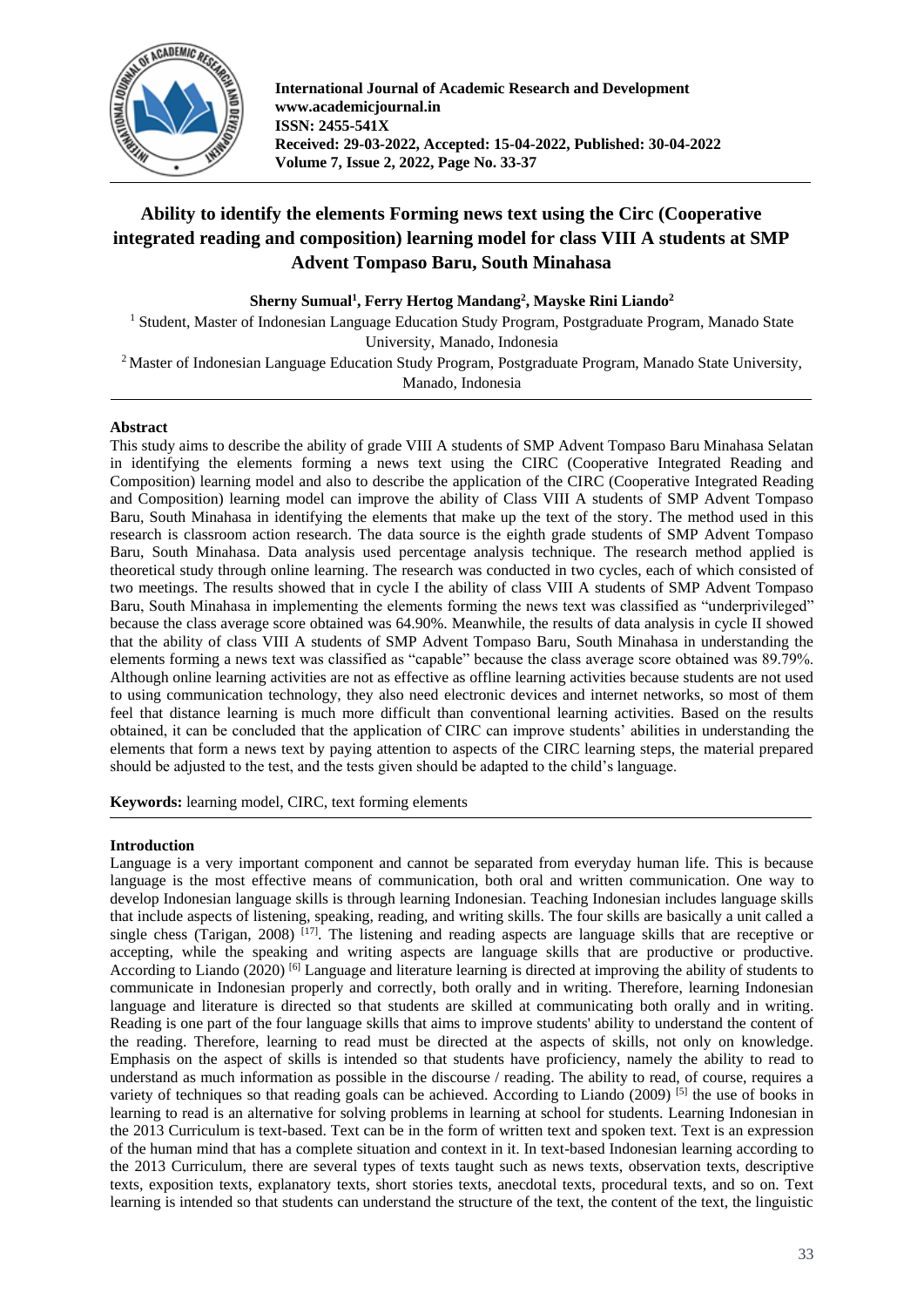aspects of each text. According to Mandang (2018: 3) <sup>[8]</sup> the structure and rules of language differentiate one text from another and other elements are social functions. News text is a text that contains the fastest report of an important factual event or incident and is of interest to most readers and concerns their interests, Chanley (Komaidi, 2011). According to Suhandang, (2010) the overall structure of the news consists of three elements, namely the headline (main news), the lead (news terrace) which includes  $5W + H$  (what, who, where, why, when, and how), and body. These 5W and 1H elements must be in the news text or news text whose purpose is to make the news delivered in accordance with the rules of the structure of freedom in the process of delivering information or news. In learning Indonesian at VIII A grade junior high school, news texts must be taught to students. This is in accordance with the Indonesian language curriculum. Core competency 3 is understanding knowledge (factual, conceptual, and procedural) based on curiosity about science, technology, art, and culture related to visible phenomena and events. Basic competency 3.1 is identifying the elements of a news text (boasting and motivating) that are heard and read. The CIRC learning model is one of the comprehensive cooperative models for teaching reading, writing and language arts (Suprijono, 2011) [13]. The main purpose of this model is to help students learn the material provided by the teacher through reading, writing, and group discussions. Students are taught to be responsible for group assignments. CIRC type of cooperative learning in terms of language can be interpreted as a cooperative learning model that integrates a reading as a whole and then composes it into important parts (Suyatno, 2009). CIRC is a comprehensive program to teach reading and writing in elementary school classes at a higher level and also in secondary schools (Slavin, 2010) <sup>[11]</sup>. CIRC is one type of cooperative learning model. The cooperative learning approach emphasizes group goals and individual responsibility. Education in Indonesia and even in the world in the 2019/2020 and 2020/2021 school years experienced changes due to the covid-19 pandemic. The covid-19 pandemic is a worldwide event of the spread of coronavirus (English: coronavirus disease 2019, abbreviated as covid-19) throughout the world for all countries (Wikipedia). In this pandemic era, the teaching and learning process at SMP Advent Tompaso Baru in the odd semester 2020/2021 was carried out based on the Decree of the Governor of North Sulawesi in Circular Number: 420/20.6963/Sekr, on July 10 regarding the Implementation of Learning in Units PAUD/RA/ SD/MI/SMP/MTs/ SMA/MA/SMK/SLB Education and Other Education Units in the 2020/2021 Academic Year during the 2019 Corona Virus Disease Pandemic (Covid-19). First, face-to-face learning in PAUD/RA/SD/MI/SMP/MTs/SMA/MA/SMK/SLB Education Units and other Education Units in North Sulawesi Province in Green, Yellow, Orange, and Red Zones during the Pandemic Covid-19 is not allowed. Second, learning at PAUD/RA/SD/MI/SMP/MTs/SMA/MA/SMK/SLB Education Units and other Education Units in North Sulawesi Province is carried out by learning from home online/offline/module/and or similar, with utilize all available resources. Third, the learning process from home will continue to be carried out online/offline/module/and or similar until further notice. During distance learning, there are obstacles faced by teachers, students, and parents as learning partners at home. The obstacles faced by teachers in general include: first, teachers have difficulty managing distance learning and tend to focus on completing the curriculum. Second, the curriculum changes frequently so that teachers, in this case Indonesian language teachers, have to settle with different curriculum demands. Third, the learning time is reduced so that the teacher is unlikely to meet the teaching hour load, the teacher has difficulty communicating with students and parents as learning partners at home. The obstacles faced by students include: first, students are less interested in language material. Second, students have difficulty concentrating on learning from home and complain about the difficulty of assigning questions from the teacher. Third, students experience an increase in stress and saturation due to continuous isolation, which causes anxiety and depression for students which results in disrupted distance learning. Furthermore, the obstacles faced by parents include: first, not all parents are able to accompany their children to study at home because there are other responsibilities (work, home affairs, and so on). Second, parents have difficulty understanding lessons and motivating children when accompanying learning at home. Third, the biggest obstacle faced by teachers, students, and parents is access to learning resources (both due to electricity/internet coverage problems), as well as funds for access. The biggest obstacle faced by teachers, students, and parents is in access to learning resources (both due to problems with electricity/internet coverage), as well as funding for access. Therefore, it encourages researchers who are also teachers to conduct research related to the ability to identify the elements that form news texts through CIRC (Cooperative Integrated Reading and Composition) learning for grade VIII A students of SMP Advent Tompaso Baru, South Minahasa in the era of the Covid-19 pandemic. This study aims to describe the ability of grade VIII A students of SMP Advent Tompaso Baru Minahasa Selatan in identifying the elements forming a news text using the CIRC (Cooperative Integrated Reading and Composition) learning model and also to describe the application of the CIRC (Cooperative Integrated Reading and Composition) learning model can improve the ability of Class VIII A students of SMP Advent Tompaso Baru Minahasa Selatan in identifying the elements that make up the text of the story.

### **Research Methods**

The method used in this research is classroom action research. This research was conducted at SMP Advent Tompaso Baru, South Minahasa, in the academic year 2020/2021, from October to December 2020. The data collection techniques used were tests, observations, and interviews. To analyze the data, the percentage analysis technique was used with the formula  $P = F/N \times 100\%$ . Sources of data from this study were students of class VIII A SMP Advent Tompaso Baru, South Minahasa.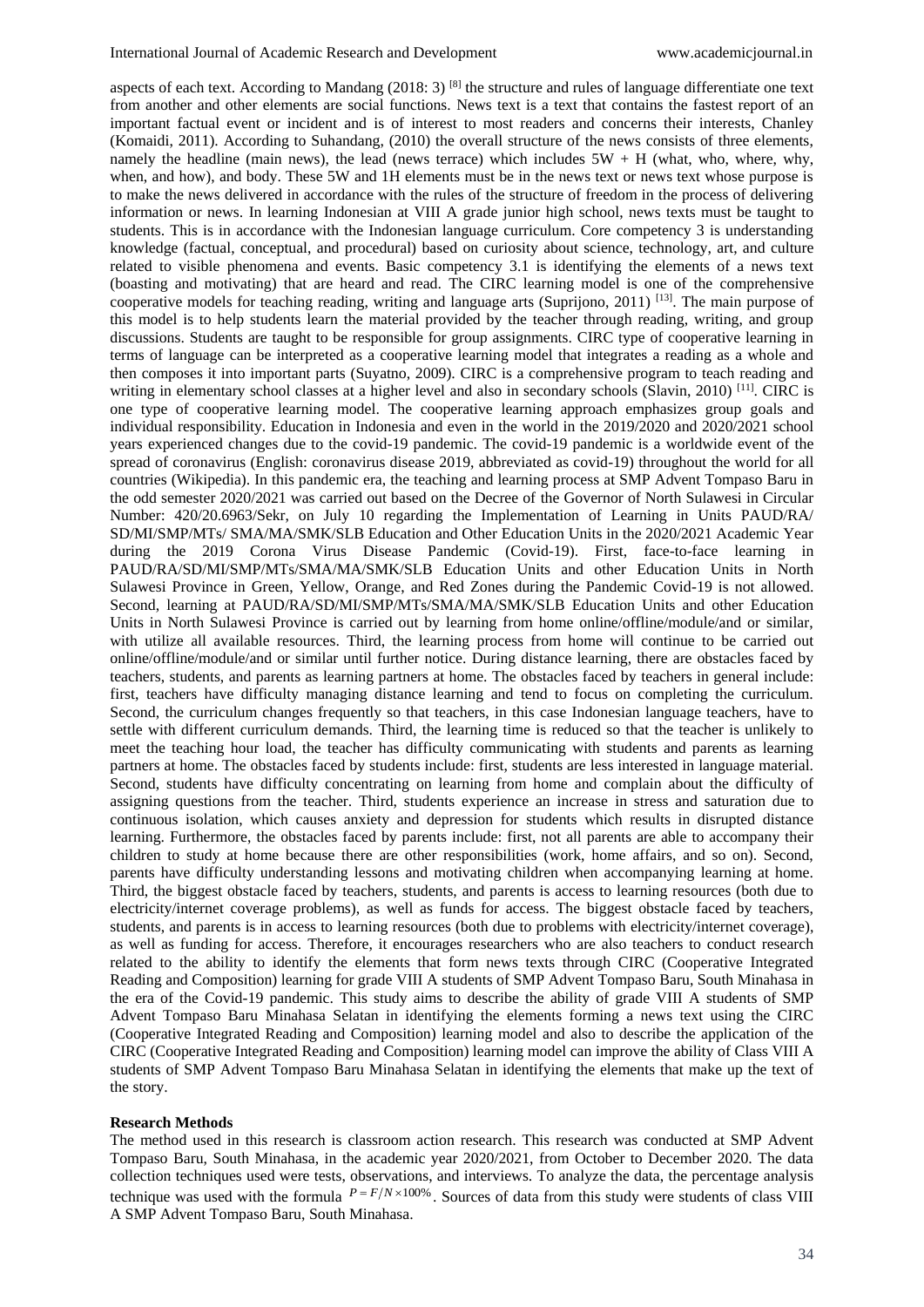# **Result and Discussions**

### **Result**

The research data includes data on the active results of the implementation of the CIRC model, student activities, student responsibility, and test result data. The research data were analyzed according to the research cycle. The results of the first cycle (Table 1) and second cycle (Table 2) research are described based on the results of observations and test results on the implementation of learning to identify the elements forming news texts in class VIII A students of SMP Advent Tompaso Baru, South Minahasa with the Cooperative Integrated Reading and Composition (CIRC) learning model. Learning is carried out online through the whatsapp, classroom, and zoom applications focused on material about news texts. Learning is carried out offline by means of the teacher forming groups into seven groups consisting of three students per group to meet face to face with the teacher and focus on the identification test. Student test results are checked and then analyzed.

| <b>Student</b> | <b>Question items</b>    |                          |     |                          |                          |                          |                          |                          |      |            |
|----------------|--------------------------|--------------------------|-----|--------------------------|--------------------------|--------------------------|--------------------------|--------------------------|------|------------|
|                | $\mathbf{1}$             | $\overline{2}$           | 3   | $\overline{\mathbf{4}}$  | 5                        | 6                        | 7                        | 8                        | X    | <b>KET</b> |
| $\mathbf{1}$   | 10                       | 10                       | 10  | 10                       | $\overline{\phantom{a}}$ | 10                       | 20                       | $\frac{1}{2}$            | 70   |            |
| $\sqrt{2}$     | 10                       | $\overline{\phantom{a}}$ | 10  | 10                       | $\overline{\phantom{a}}$ | 10                       | 20                       | $\overline{\phantom{a}}$ | 60   |            |
| 3              | 10                       | 10                       | 10  | 10                       | $\overline{\phantom{0}}$ | 10                       | 20                       | $\overline{a}$           | 70   |            |
| $\overline{4}$ | 10                       | 10                       | 10  | 10                       | 10                       | $\overline{\phantom{a}}$ | $\overline{\phantom{0}}$ | 20                       | 70   |            |
| 5              | 10                       | 10                       | 10  | 10                       | 10                       | $\overline{\phantom{a}}$ | $\blacksquare$           | 20                       | 70   |            |
| 6              | 10                       | 10                       | 10  | 10                       | $\overline{\phantom{a}}$ | $\overline{\phantom{a}}$ | 20                       | $\Box$                   | 60   |            |
| $\overline{7}$ | 10                       | $\blacksquare$           | 10  | 10                       | 10                       | 10                       | 20                       | $\blacksquare$           | 70   |            |
| 8              | 10                       | 10                       | 10  | 10                       | $\overline{\phantom{a}}$ | $\overline{\phantom{a}}$ | $\blacksquare$           | 20                       | 60   |            |
| 9              | $\equiv$                 | 10                       | 10  | 10                       | $\blacksquare$           | 10                       | $\blacksquare$           | 20                       | 70   |            |
| 10             | 10                       | $\blacksquare$           | 10  | 10                       | 10                       | 10                       | $\overline{\phantom{0}}$ | 20                       | 70   |            |
| 11             | ÷,                       | 10                       | 10  | 10                       | 10                       | 10                       | 20                       | $\frac{1}{2}$            | 70   |            |
| 12             | 10                       | $\overline{a}$           | 10  | 10                       | 10                       | 10                       | 20                       | $\overline{a}$           | 70   |            |
| 13             | $\equiv$                 | 10                       | 10  | 10                       | 10                       | 10                       | 20                       | $\frac{1}{2}$            | 70   |            |
| 14             | $\overline{a}$           | 10                       | 10  | 10                       | 10                       | 10                       | 20                       | $\overline{a}$           | 70   |            |
| 15             | $\sim$                   | 10                       | 10  | 10                       | 10                       | 10                       | $\blacksquare$           | 20                       | 70   |            |
| 16             | 10                       | $\blacksquare$           | 10  | 10                       | 10                       | 10                       | $\blacksquare$           | 20                       | 70   |            |
| 17             | $\overline{\phantom{a}}$ | 10                       | 10  | 10                       | $\overline{\phantom{a}}$ | $\overline{\phantom{a}}$ | 20                       | $\frac{1}{2}$            | 50   |            |
| 18             | $\blacksquare$           | 10                       | 10  | $\overline{\phantom{0}}$ | 10                       | 10                       | 20                       | $\overline{\phantom{a}}$ | 60   |            |
| 19             | 10                       | $\blacksquare$           | 10  | 10                       | 10                       | 10                       | $\blacksquare$           | $\overline{\phantom{a}}$ | 50   |            |
| 20             | 10                       | 10                       | 10  | $\blacksquare$           | 10                       | $\equiv$                 | 20                       | $\overline{\phantom{a}}$ | 60   |            |
| 21             | $\overline{a}$           | 10                       | 10  | 10                       | 10                       | 10                       | $\omega$                 | $\overline{\phantom{a}}$ | 50   |            |
| Total          | 130                      | 150                      | 210 | 190                      | 160                      | 150                      | 240                      | 140                      | 1360 |            |

|  | Table 1: Cycle I Test Results |  |  |
|--|-------------------------------|--|--|
|  |                               |  |  |

 $\overline{X} = \frac{\sum X}{n} = \frac{1360}{21} = 64.76\%$ 

Problem number 1 what element (what) =  $\frac{130:10}{21}$  x 100% = 61.90% Problem number 2 element who (who) =  $\frac{210:10}{21}$  x 100% = 71.42% Problem number 3 where element (where) =  $\frac{210:20}{21}$  x 100% = 100% Problem number 4 the when element =  $\frac{190:20}{21}$  x 100% = 90.47% Problem number 5 the why element (why) =  $\frac{160:20}{21}$  x 100% = 76.19% Problem number 6 the How element (how) =  $\frac{150:20}{21}$  x 100% = 71.43% Problem number 7 the element of interest (where) =  $\frac{240:20}{21}$  x 100% = 57.14 % Problem number 8 extraordinary elements (where) =  $\frac{140:20}{21}$  x 100% = 33.33%

Starting from the results of the data analysis above, the ability of class VIII A students of SMP Advent Tompaso Baru, South Minahasa in implementing the elements of forming a news text is classified as "underprivileged" because the class average score obtained is 64.90%. From the whole aspects, it starts only when and where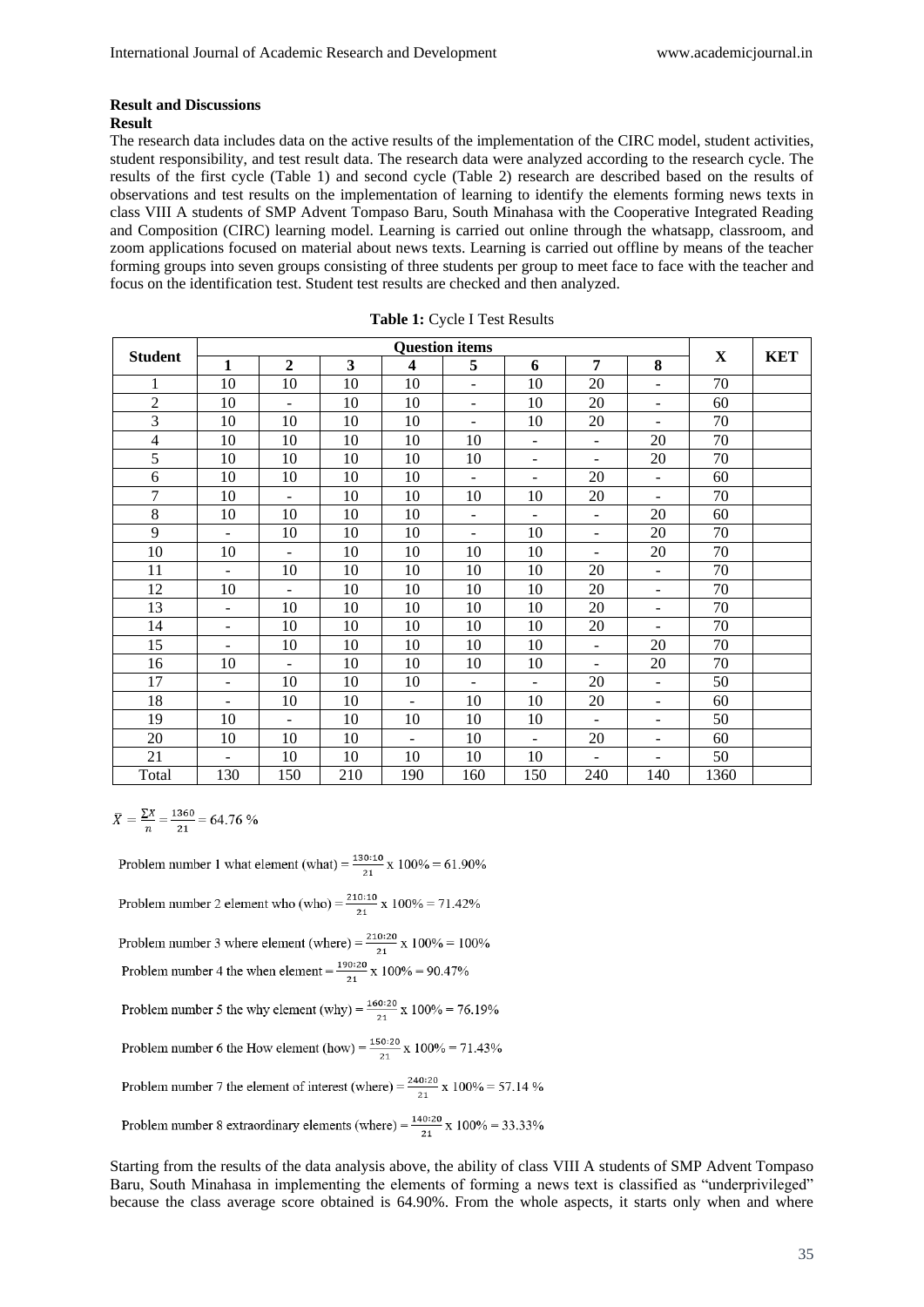aspects are maximally achieved by students because they each get 100% and 90.47% or above 80%. The who aspects, the why aspects, and the how aspects of the class mean score obtained are 71.42%, 76.19%, 71.42%, or classified as "quite capable". What aspects, importance aspects, and extraordinary aspects, the average values obtained were 61.90%, 57.14% and 33.33%, respectively.

| <b>Student</b> | <b>Question Items</b> |              |              |                         |          |                |              |       |     |
|----------------|-----------------------|--------------|--------------|-------------------------|----------|----------------|--------------|-------|-----|
|                | 1                     | $\mathbf{2}$ | 3            | $\overline{\mathbf{4}}$ | 5        | 6              | 7            | X     | Ket |
| 1              | $\bf{B}$              | $\bf{B}$     | $\, {\bf B}$ | B                       | B        | $\mathbf B$    | S            | 85.71 |     |
| $\overline{2}$ | B                     | B            | B            | B                       | B        | B              | B            | 100   |     |
| 3              | B                     | B            | B            | B                       | S        | B              | S            | 71.42 |     |
| $\overline{4}$ | S                     | B            | B            | B                       | B        | B              | B            | 85.71 |     |
| 5              | $\bf{B}$              | B            | B            | B                       | B        | B              | B            | 100   |     |
| 6              | $\, {\bf B}$          | $\bf{B}$     | $\, {\bf B}$ | B                       | B        | $\bf{B}$       | S            | 85.71 |     |
| $\overline{7}$ | S                     | B            | B            | B                       | B        | B              | B            | 85.71 |     |
| 8              | S                     | $\bf{B}$     | $\, {\bf B}$ | $\bf{B}$                | $\bf{B}$ | $\bf{B}$       | $\, {\bf B}$ | 85.71 |     |
| 9              | B                     | B            | B            | B                       | B        | B              | B            | 100   |     |
| 10             | B                     | B            | B            | B                       | S        | B              | B            | 85.71 |     |
| 11             | B                     | $\bf{B}$     | B            | B                       | B        | $\bf{B}$       | B            | 100   |     |
| 12             | $\overline{B}$        | B            | B            | B                       | B        | $\overline{B}$ | B            | 100   |     |
| 13             | $\, {\bf B}$          | B            | $\, {\bf B}$ | B                       | B        | $\bf{B}$       | B            | 100   |     |
| 14             | B                     | B            | B            | B                       | B        | $\mathbf B$    | S            | 85.71 |     |
| 15             | $\bf{B}$              | B            | B            | B                       | B        | ${\bf S}$      | B            | 85.71 |     |
| 16             | S                     | B            | B            | B                       | B        | S              | B            | 71.42 |     |
| 17             | $\bf{B}$              | B            | B            | B                       | B        | B              | B            | 100   |     |
| 18             | $\bf{B}$              | B            | B            | B                       | S        | B              | $\, {\bf B}$ | 85.71 |     |
| 19             | $\, {\bf B}$          | $\bf{B}$     | $\, {\bf B}$ | $\bf{B}$                | $\bf{B}$ | $\bf{B}$       | ${\bf S}$    | 85.71 |     |
| 20             | B                     | B            | B            | B                       | B        | $\bf{B}$       | B            | 100   |     |
| 21             | B                     | B            | B            | B                       | S        | B              | B            | 85.71 |     |
| Total          | 17                    | 21           | 21           | 21                      | 17       | 18             | 16           | 1.885 |     |

$$
\bar{X} = \frac{\Sigma x}{n} = \frac{1885}{21} = 89.79\%
$$

Problem number 1 what element (what) =  $\frac{17}{21}$  x 100% = 81%

Problem number 2 element who (who) =  $\frac{21}{21}$  x 100% = 100%

Problem number 3 where element (where) =  $\frac{21}{21}$  x 100% = 100%

Problem number 4 the when element =  $\frac{21}{21}$  x 100% = 100%

Problem number 5 the why element (why) =  $\frac{17}{21}$  x 100% = 81%

Problem number 6 the How element (how) =  $\frac{18}{21}$  x 100% = 85%

Problem number 7 the element of interest (where) =  $\frac{16}{21}$  x 100% = 76 %

The results of data analysis showed that in cycle II the ability of Class VIII A students of SMP Advent Tompaso Baru, South Minahasa in understanding the elements forming a news text was classified as "capable" because the class average score obtained was 89.79%. The elements that reach the maximum value  $(> 80\%)$  are the elements of what, who, where, when, why, and how, and the elements of interest get 76%. Thus, the application of CIRC can improve students' abilities in understanding the elements that make up a news text by improving aspects of the CIRC learning steps, the material prepared should be adjusted to the test, and the tests given should be adapted to the child's language.

### **Discussions**

The implementation of the CIRC strategy can improve the ability of grade VIII A students of SMP Advent Tompaso Baru, South Minahasa in the pandemic era in understanding the elements that make up a news text. Matters related to improving student abilities are that in addition to the teacher having implemented the CIRC learning steps, the aspects of the tests given should be adjusted to the child's language, even though online